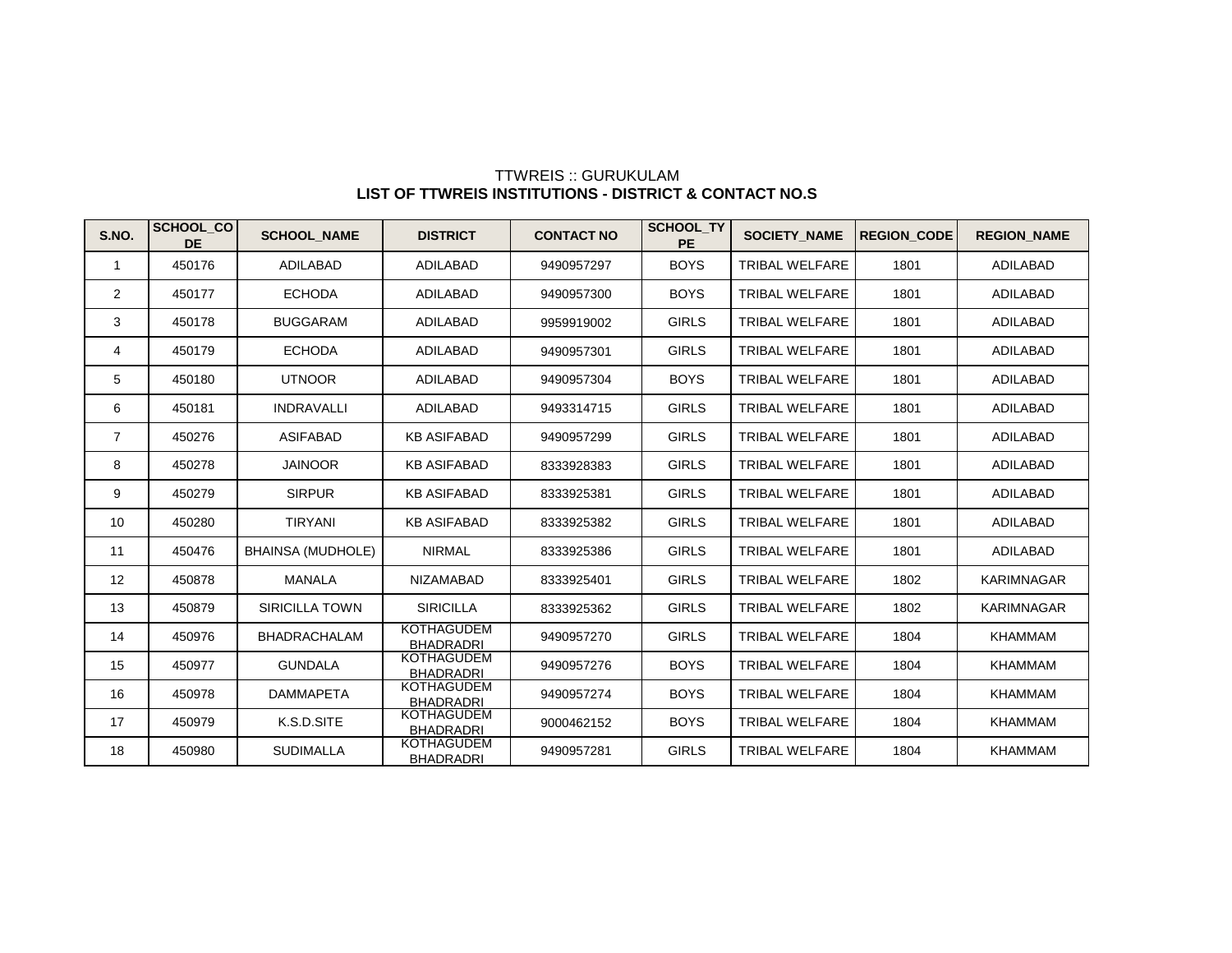| S.NO. | <b>SCHOOL CO</b><br><b>DE</b> | <b>SCHOOL NAME</b>  | <b>DISTRICT</b>                       | <b>CONTACT NO</b> | SCHOOL_TY<br><b>PE</b> | <b>SOCIETY NAME</b>   | <b>REGION CODE</b> | <b>REGION NAME</b>   |
|-------|-------------------------------|---------------------|---------------------------------------|-------------------|------------------------|-----------------------|--------------------|----------------------|
| 19    | 450981                        | <b>MANUGURU</b>     | <b>KOTHAGUDEM</b><br><b>BHADRADRI</b> | 8333925404        | <b>GIRLS</b>           | <b>TRIBAL WELFARE</b> | 1804               | <b>KHAMMAM</b>       |
| 20    | 450982                        | <b>CHANDRUGONDA</b> | <b>KOTHAGUDEM</b><br><b>BHADRADRI</b> | 8333925407        | <b>GIRLS</b>           | <b>TRIBAL WELFARE</b> | 1804               | <b>KHAMMAM</b>       |
| 21    | 450983                        | <b>KOTHAGUDEM</b>   | <b>KOTHAGUDEM</b><br><b>BHADRADRI</b> | 8333925405        | <b>GIRLS</b>           | <b>TRIBAL WELFARE</b> | 1804               | <b>KHAMMAM</b>       |
| 22    | 451076                        | THIRUMALAYAPALEM    | <b>KHAMMAM</b>                        | 8333925402        | <b>BOYS</b>            | <b>TRIBAL WELFARE</b> | 1804               | <b>KHAMMAM</b>       |
| 23    | 451077                        | <b>SINGARENI</b>    | <b>KHAMMAM</b>                        | 8333925403        | <b>BOYS</b>            | <b>TRIBAL WELFARE</b> | 1804               | <b>KHAMMAM</b>       |
| 24    | 451078                        | <b>WYRA</b>         | <b>KHAMMAM</b>                        | 8333925406        | <b>GIRLS</b>           | <b>TRIBAL WELFARE</b> | 1804               | <b>KHAMMAM</b>       |
| 25    | 451176                        | PALAKURHTY          | <b>JANGAON</b>                        | 8333925355        | <b>GIRLS</b>           | <b>TRIBAL WELFARE</b> | 1803               | WARANGAL             |
| 26    | 451277                        | <b>MULUG</b>        | <b>MULUG</b>                          | 8333925356        | <b>BOYS</b>            | <b>TRIBAL WELFARE</b> | 1803               | WARANGAL             |
| 27    | 451278                        | <b>KATARAM</b>      | <b>JSBPALLY</b>                       | 9490957308        | <b>BOYS</b>            | <b>TRIBAL WELFARE</b> | 1803               | WARANGAL             |
| 28    | 451279                        | <b>KATARAM</b>      | <b>JSBPALLY</b>                       | 9491063996        | <b>GIRLS</b>           | <b>TRIBAL WELFARE</b> | 1803               | WARANGAL             |
| 29    | 451280                        | <b>NARSAMPETA</b>   | WARANGAL                              | 9849535486        | <b>BOYS</b>            | <b>TRIBAL WELFARE</b> | 1803               | WARANGAL             |
| 30    | 451376                        | <b>KOTHAGUDA</b>    | <b>MAHABUBABAD</b>                    | 9490957292        | <b>GIRLS</b>           | <b>TRIBAL WELFARE</b> | 1803               | WARANGAL             |
| 31    | 451377                        | <b>DAMARVONCHA</b>  | <b>MAHABUBABAD</b>                    | 9490957289        | <b>BOYS</b>            | <b>TRIBAL WELFARE</b> | 1803               | WARANGAL             |
| 32    | 451378                        | <b>MAHABUBABAD</b>  | <b>MAHABUBABAD</b>                    | 8333925359        | <b>BOYS</b>            | <b>TRIBAL WELFARE</b> | 1803               | WARANGAL             |
| 33    | 451379                        | <b>KESAMUDRAM</b>   | <b>MAHABUBABAD</b>                    | 8333925358        | <b>GIRLS</b>           | <b>TRIBAL WELFARE</b> | 1803               | WARANGAL             |
| 34    | 451382                        | <b>MARIPEDA</b>     | <b>MAHABUBABAD</b>                    | 9490957295        | <b>BOYS</b>            | <b>TRIBAL WELFARE</b> | 1803               | WARANGAL             |
| 35    | 451477                        | PARVATHAGIR         | WARANGAL                              | 8333925360        | <b>GIRLS</b>           | <b>TRIBAL WELFARE</b> | 1803               | WARANGAL             |
| 36    | 451576                        | WARANGAL            | WARANGAL                              | 9490957296        | <b>BOYS</b>            | <b>TRIBAL WELFARE</b> | 1803               | WARANGAL             |
| 37    | 451577                        | <b>HANAMKONDA</b>   | <b>HANAMKONDA</b>                     | 8333925357        | <b>GIRLS</b>           | <b>TRIBAL WELFARE</b> | 1803               | <b>HANAMKONDA</b>    |
| 38    | 461676                        | <b>KALOOR</b>       | <b>JOGULAMBA</b><br><b>GADWAL</b>     | 9573544806        | <b>GIRLS</b>           | <b>TRIBAL WELFARE</b> | 1805               | <b>MAHABOOBNAGAR</b> |
| 39    | 461776                        | MAHABUBNAGAR        | <b>MAHABUBNAGAR</b>                   | 8333925371        | <b>GIRLS</b>           | <b>TRIBAL WELFARE</b> | 1805               | MAHABOOBNAGAR        |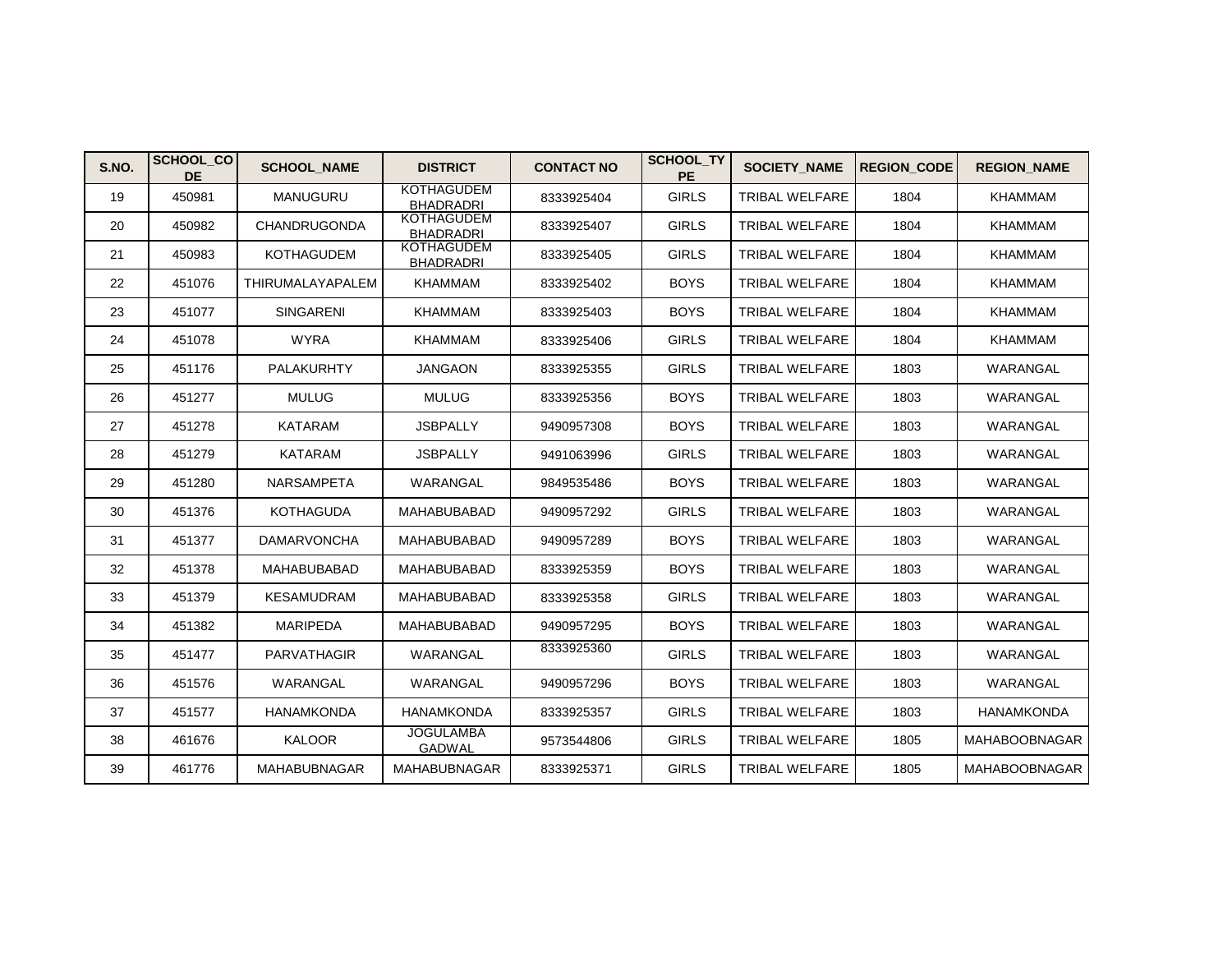| S.NO. | <b>SCHOOL CO</b><br><b>DE</b> | <b>SCHOOL NAME</b>   | <b>DISTRICT</b>           | <b>CONTACT NO</b> | SCHOOL_TY<br><b>PE</b> | <b>SOCIETY_NAME</b>   | <b>REGION CODE</b> | <b>REGION NAME</b>   |
|-------|-------------------------------|----------------------|---------------------------|-------------------|------------------------|-----------------------|--------------------|----------------------|
| 40    | 461777                        | <b>KONDAPUR</b>      | NARAYANPET                | 9490957331        | <b>BOYS</b>            | <b>TRIBAL WELFARE</b> | 1805               | <b>MAHABOOBNAGAR</b> |
| 41    | 461778                        | <b>JADCHERLA</b>     | MAHABUBNAGAR              | 8333925369        | <b>GIRLS</b>           | <b>TRIBAL WELFARE</b> | 1805               | <b>MAHABOOBNAGAR</b> |
| 42    | 461876                        | <b>KALWAKURTHY</b>   | <b>NAGARKURNOOL</b>       | 9490957316        | <b>GIRLS</b>           | <b>TRIBAL WELFARE</b> | 1805               | <b>MAHABOOBNAGAR</b> |
| 43    | 461976                        | WANAPARTHY           | WANAPARTHY                | 9490957315        | <b>GIRLS</b>           | <b>TRIBAL WELFARE</b> | 1805               | <b>MAHABOOBNAGAR</b> |
| 44    | 461977                        | PEDAMANDADI          | WANAPARTHY                | 9491064525        | <b>BOYS</b>            | TRIBAL WELFARE        | 1805               | <b>MAHABOOBNAGAR</b> |
| 45    | 462078                        | <b>JANGAMMET</b>     | <b>MEDCHAL</b>            | 8333925387        | <b>GIRLS</b>           | <b>TRIBAL WELFARE</b> | 1806               | <b>HYDERABAD</b>     |
| 46    | 462277                        | <b>IBRAHIMPATNAM</b> | RANGAREDDY<br>(SHAMSABAD) | 8333925366        | <b>BOYS</b>            | TRIBAL WELFARE        | 1807               | RANGAREDDY           |
| 47    | 462278                        | <b>KANDUKUR</b>      | RANGAREDDY<br>(SHAMSABAD) | 9908252723        | <b>BOYS</b>            | <b>TRIBAL WELFARE</b> | 1807               | <b>RANGAREDDY</b>    |
| 48    | 462376                        | <b>TANDUR</b>        | <b>VIKARABAD</b>          | 8333925365        | <b>GIRLS</b>           | <b>TRIBAL WELFARE</b> | 1807               | RANGAREDDY           |
| 49    | 462378                        | <b>KULAKACHERLA</b>  | <b>VIKARABAD</b>          | 9490957319        | <b>BOYS</b>            | <b>TRIBAL WELFARE</b> | 1807               | <b>RANGAREDDY</b>    |
| 50    | 462379                        | <b>KODANGAL</b>      | <b>VIKARABAD</b>          | 9908252723        | <b>BOYS</b>            | <b>TRIBAL WELFARE</b> | 1807               | <b>RANGAREDDY</b>    |
| 51    | 462380                        | <b>KOTHUR</b>        | RANGAREDDY<br>(SHAMSABAD) | 8333925368        | <b>BOYS</b>            | <b>TRIBAL WELFARE</b> | 1807               | RANGAREDDY           |
| 52    | 462477                        | <b>KOWDIPALLY</b>    | MEDAK                     | 8333925389        | <b>BOYS</b>            | TRIBAL WELFARE        | 1808               | MEDAK                |
| 53    | 462478                        | <b>NARSAPUR</b>      | MEDAK                     | 8333925388        | <b>GIRLS</b>           | <b>TRIBAL WELFARE</b> | 1808               | MEDAK                |
| 54    | 462479                        | <b>MEDAK</b>         | MEDAK                     | 8333925390        | <b>GIRLS</b>           | <b>TRIBAL WELFARE</b> | 1808               | MEDAK                |
| 55    | 462576                        | <b>JINNARAM</b>      | SANGAREDDY                | 9490957326        | <b>BOYS</b>            | <b>TRIBAL WELFARE</b> | 1808               | <b>MEDAK</b>         |
| 56    | 462577                        | ZAHEERABAD           | SANGAREDDY                | 8333925392        | <b>GIRLS</b>           | TRIBAL WELFARE        | 1808               | MEDAK                |
| 57    | 462578                        | <b>MANUR</b>         | SANGAREDDY                | 8333925394        | <b>GIRLS</b>           | TRIBAL WELFARE        | 1808               | <b>MEDAK</b>         |
| 58    | 462579                        | NARAYANKHED          | SANGAREDDY                | 8333925393        | <b>BOYS</b>            | <b>TRIBAL WELFARE</b> | 1808               | <b>MEDAK</b>         |
| 59    | 462580                        | <b>KALHER</b>        | SANGAREDDY                | 8333925391        | <b>GIRLS</b>           | <b>TRIBAL WELFARE</b> | 1808               | <b>MEDAK</b>         |
| 60    | 462581                        | KANGTI               | SANGAREDDY                | 9948787987        | <b>BOYS</b>            | <b>TRIBAL WELFARE</b> | 1808               | <b>MEDAK</b>         |